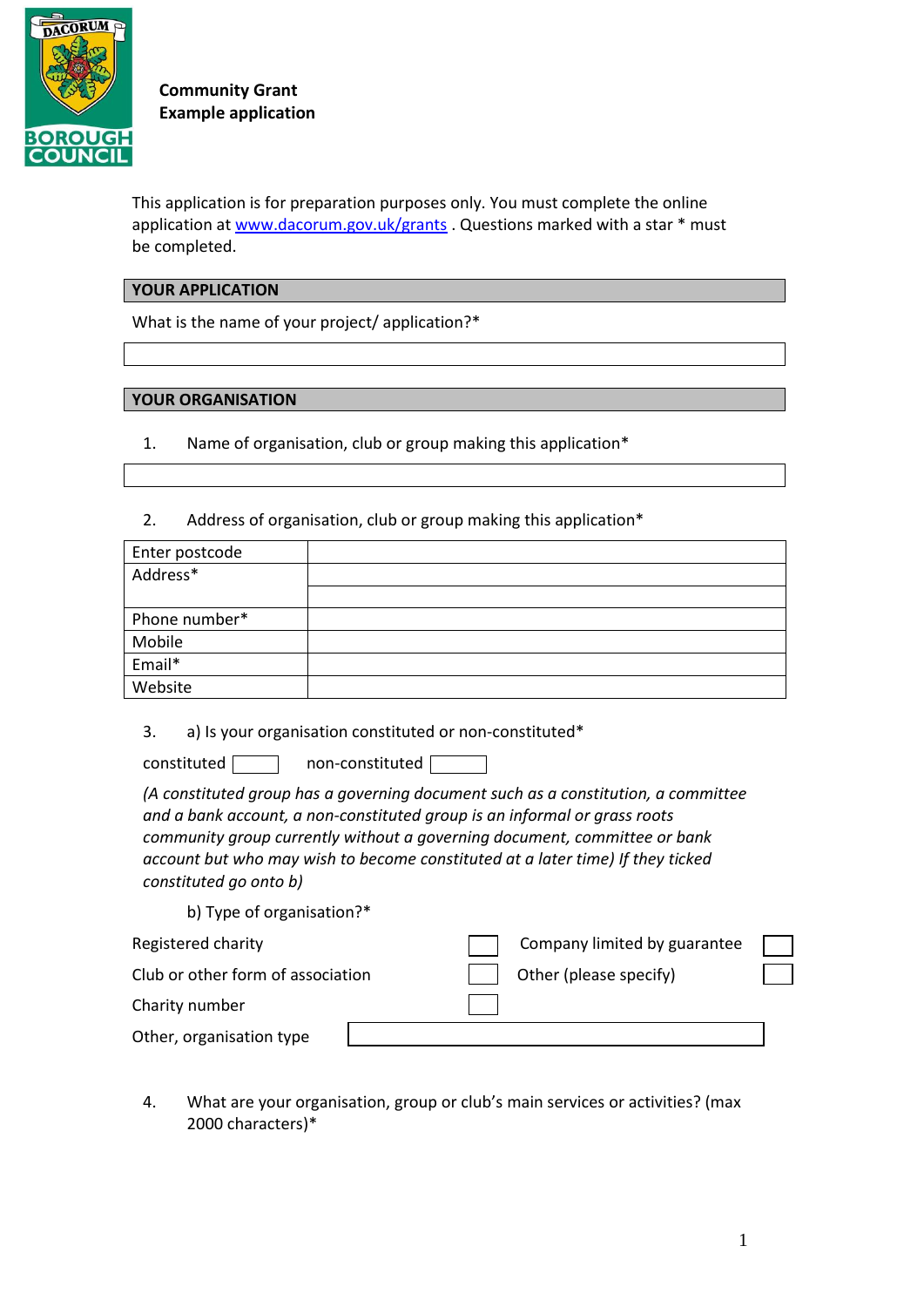5. How many paid staff members do you have?\*

6. How many volunteers do you have involved in service delivery?\*

#### **YOU**

- 7. Your name\*
- 8. What is your position or involvement within the organisation, group or club making this application?\*
- 9. Your contact details

| Enter postcode |  |
|----------------|--|
| Address*       |  |
|                |  |
| Phone number*  |  |
| Mobile         |  |
| Email*         |  |
| Website        |  |

## **ABOUT YOUR PROJECT**

10. Please describe the project/ initiative/ equipment including its purpose, main activities and where it will take place (maximum 2000 characters words)\*

| Is this a completely new project?* (i.e. one that your organisation has never<br>11. |
|--------------------------------------------------------------------------------------|
| previously undertaken?)                                                              |
| Yes, it's a new project<br>No, it's not a new project                                |
| Please give the proposed start and end dates for your project.<br>12.                |
| End date *<br>Start date*                                                            |
| How many Dacorum residents do you expect to benefit from the project /<br>13.        |
| initiative / equipment? *                                                            |
| Explanation (if needed)                                                              |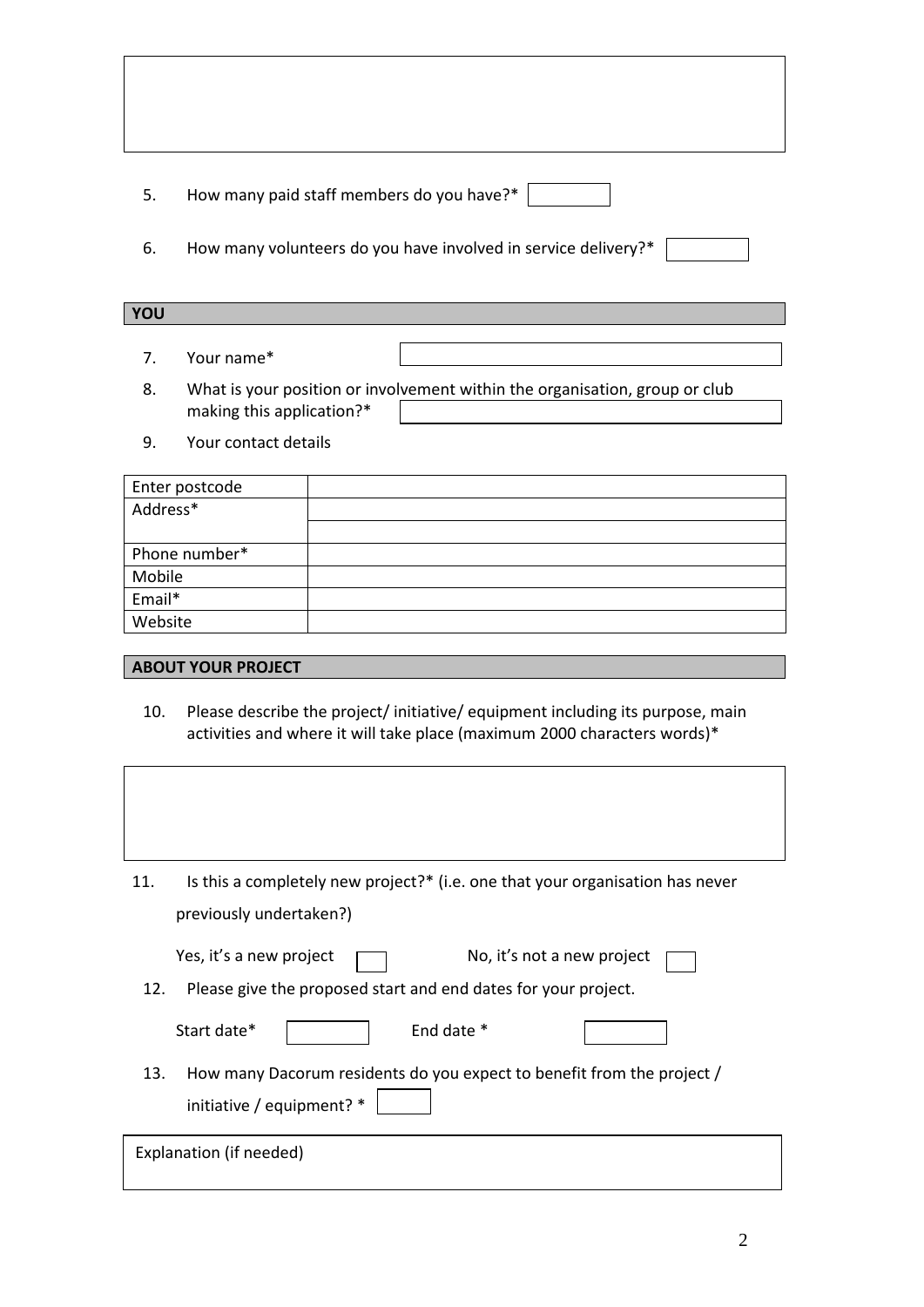- 14. Please give details about the evidence you have to show that this project/ initiative / equipment is needed? \* (max 2000 characters)
- 15. Please give details about how you are working in partnership with other organisations or groups to deliver this project/ initiative / equipment? \*( max 2000 characters)

16. Which of the following council priorities does your project meet? \*

(Your project must meet at least one of these priorities – see the guidance for

further details) please tick accordingly

Priorities:

 A clean, safe and enjoyable environment Building strong and vibrant communities Ensuring economic growth and prosperity • Providing good quality affordable homes, in particular for those most in need Ensuring efficient, effective and modern service delivery

17. Which of the 5 ways to Wellbeing outcomes does your project meet? \* (Your project must meet at least two of these priorities - see the guidance for further details) please tick accordingly



18. What are the expected long term benefits of this project/ initiative/equipment to Dacorum residents?\* (max 2000 characters)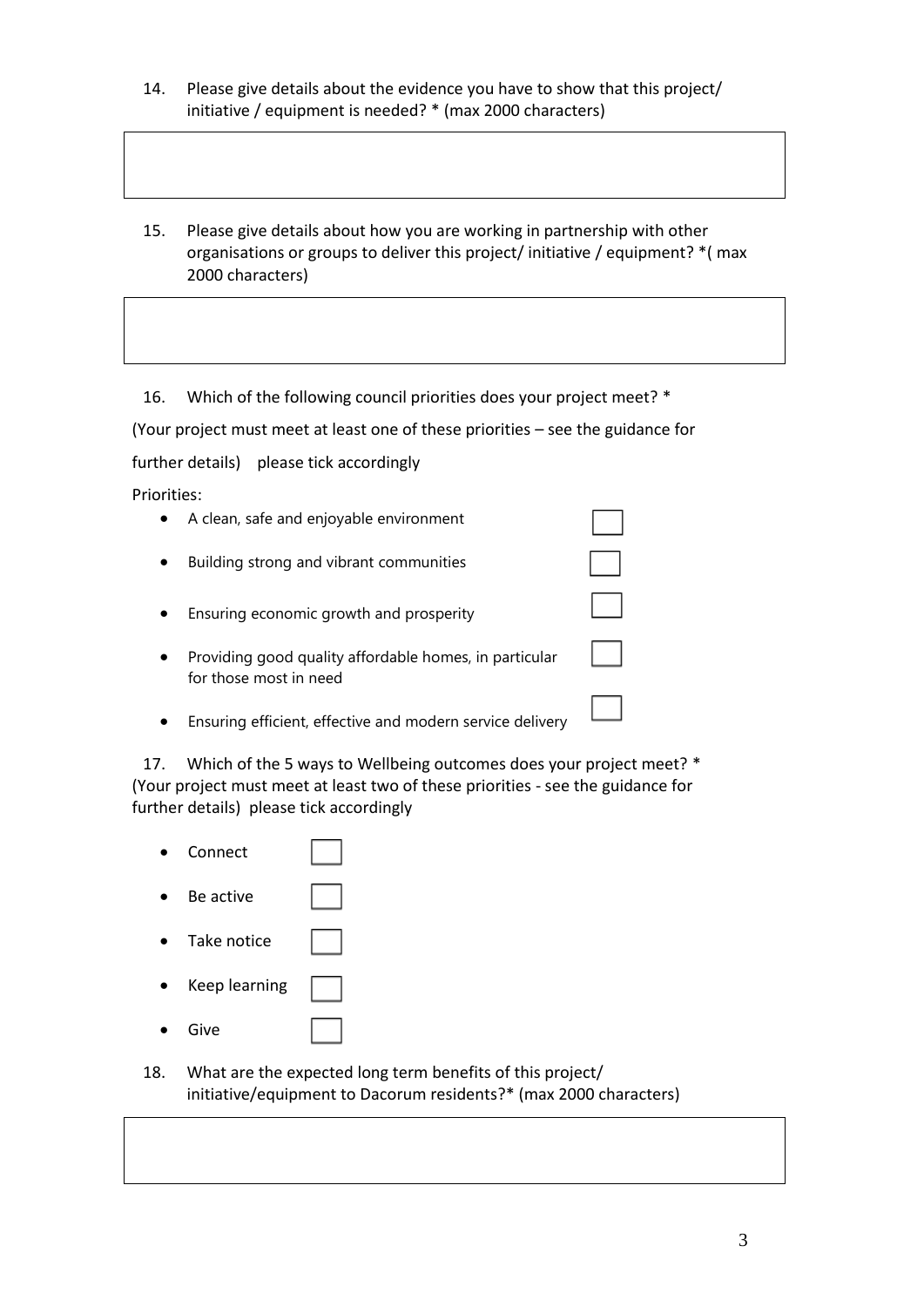#### **FINANCES**

\*

19. Please outline the current financial setup of your organisation, group or club:

- 20. How will a grant from Dacorum Borough Council support you on your project/ initiative? \*
- 21. Have you received a grant from Dacorum Borough Council in the last five years? \*

| Yes                    | No |  |  |
|------------------------|----|--|--|
|                        |    |  |  |
| If yes, please specify |    |  |  |

Г

 $\overline{\phantom{0}}$ 

- 22. How much money are you applying for from the Community Grants Fund?\*
- 23. What is the total cost of your project?\*
- 24. Please provide a budget breakdown of all costs related to your community grants fund application only\*:

| Budget breakdown - please list costs | Amount - £ |
|--------------------------------------|------------|
|                                      |            |
|                                      |            |
|                                      |            |
|                                      |            |
|                                      |            |
|                                      |            |
|                                      |            |
|                                      |            |

25. If the request is less than the total cost, please explain below how you will fund the difference?\*

| Total contribution from your own resources |  |  |
|--------------------------------------------|--|--|
|--------------------------------------------|--|--|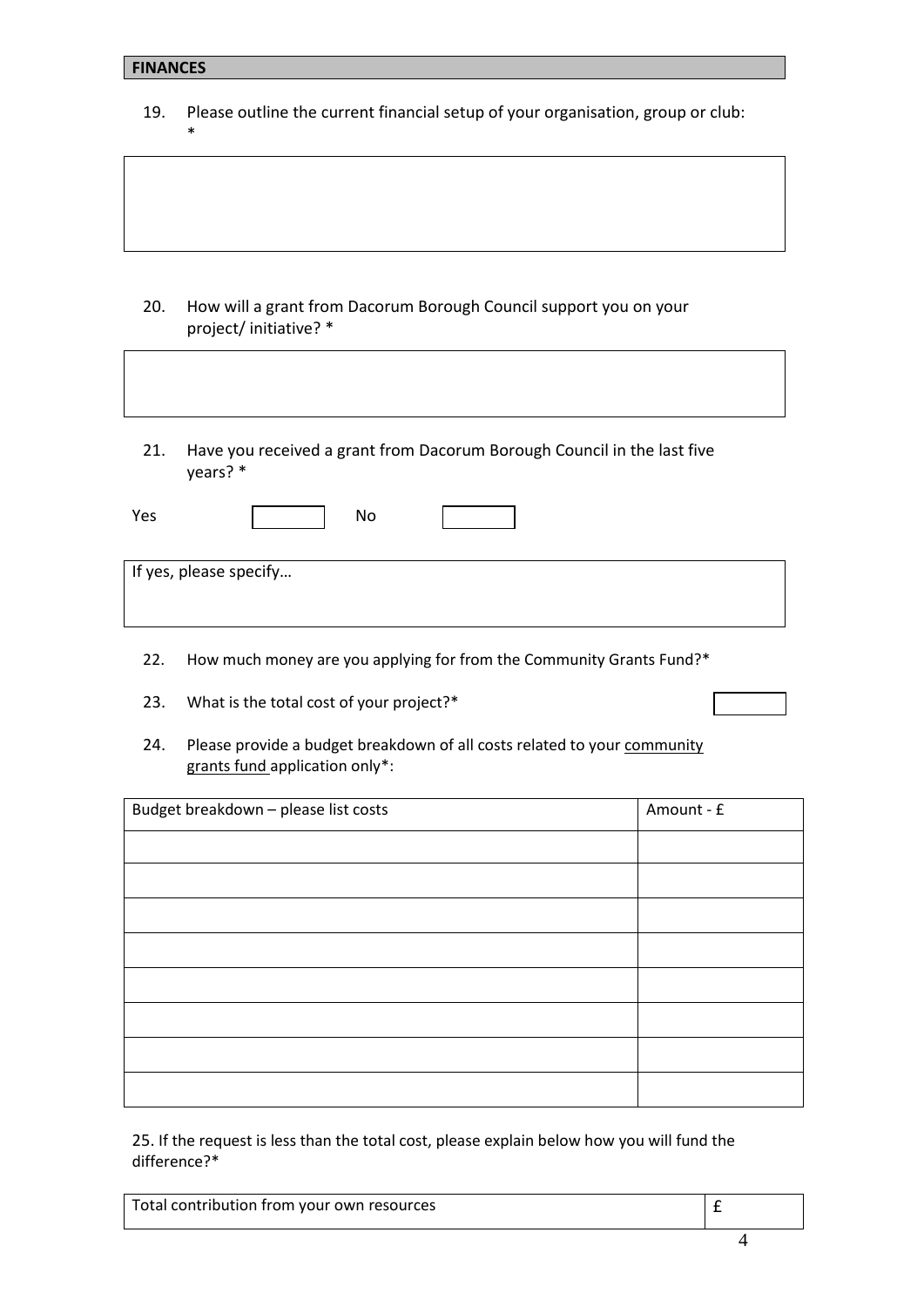| Total raised from fundraising activities                                      | £ |
|-------------------------------------------------------------------------------|---|
| Total applied for from other funders                                          | £ |
| If applicable, please list the names of the other funders you have applied to |   |
| Expected date of outcome of application/s to other funders                    |   |
| If you have any other sources of funding, please detail them here:            |   |
|                                                                               |   |

# **DOCUMENTS**

You are required to attach a number of documents to your application.

# **Constituted Groups:**

- Constitution or set of rules
- Insurance certificates
- Annual report
- Recent accounts audited or otherwise certified
- Budget forecast
- Recent Bank Statement
- Planning and building regulation consent (if appropriate)
- Three quotes
- Safeguarding Policy including safe recruitment and training
- Equalities Policy or statement
- Any other documents which support your application

## **Non-constituted/ Informal/grass roots group:**

- Letter of endorsement from a local councillor, a local constituted community organisation, or a police community support officer
- Three quotes (if applicable)
- Copy of public liability insurance (if applicable)
- Basic financial information held by your group (if any)
- Any other documents which support your application

### **DATA PROTECTION**

Data Protection Statement (Data Protection Act 1998): Dacorum Borough Council, will use the information you give in this form, and any supporting evidence you send to process your claim for grant support. The Council may share the information supplied to other council departments and external agencies.

The Council may also check the information provided with other information that we hold. The Council may, as allowed by law, also get information about you from certain third parties, or provide them with information in order to:

- Make sure the information is accurate
- Prevent and detect crime
- Protect public funds

These third parties include government departments, other local authorities and private-sector organisations such as banks and organisations.

Grant applications paperwork is kept in accordance with the Council's retention policy.